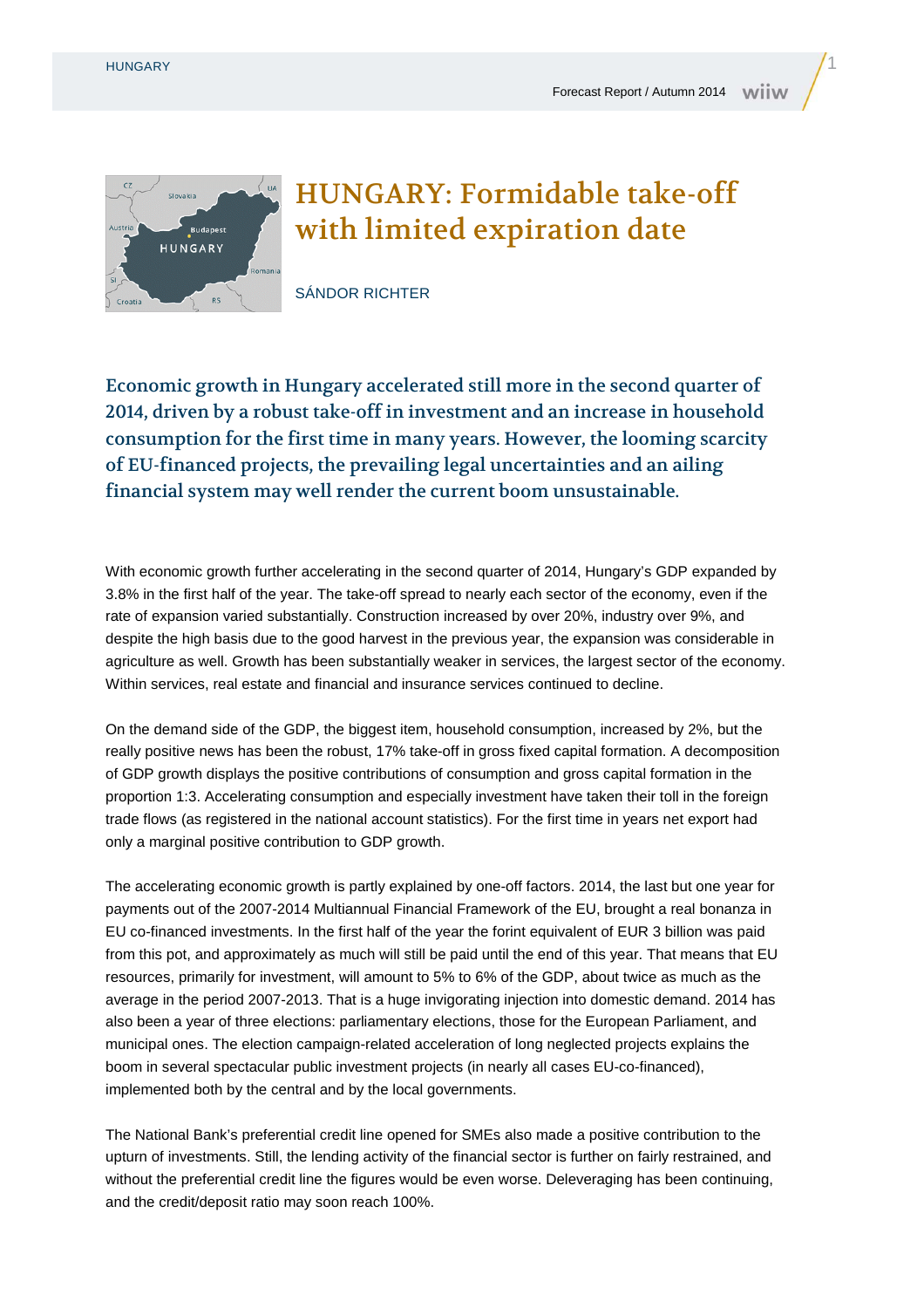The Hungarian financial sector has remained in poor shape, with gigantic losses foreseen for this and the next year. In the framework of a 'compensation for unfair contractual terms' banks will have to refund clients (a) for too large exchange rate bid-ask spreads calculated in foreign exchange credit transactions and (b) for unilateral contract modifications (typically higher interest rates charged without the client's consent). Total costs of the reparation to be paid by the banks may amount to HUF 900 billion, 3% of the GDP according to the estimation of the central bank. The government also announced that foreign exchange credits will have to be converted to HUF credits next year, but here the details are not known yet. That will hit the financial sector hard as well. Of the eight large banks in Hungary with an altogether 80% market share, three (Erste, Raiffeisen, CIB) will need considerable capital injections from their foreign parent banks in order to further on maintain the required capital adequacy ratio. The government makes no secret of its intention to reach a higher share of domestic (private or state) ownership in the financial sector even if this is achieved via the exit of foreign-owned banks. The government's recent purchase of MKB, one of the eight large banks, from the Bayerische Landesbank should be seen as been part of this process.

The expansion of the economy has had a positive impact on the labour market – even if public work schemes and tricks with calculating part of the outward migrants as domestic employment help inflate employment data. The unemployment rate declined to a six-year low, and jobs have been added in the business sector as well. Rocketing public investments have obviously had their secondary positive impact on sub-contractors in the business sector, generating additional employment. Due to the unexpectedly low CPI inflation real wages increased by over 3% in the first six months, more than double the rate in the previous year. The 2% expansion of household consumption reflects both the improved employment situation and the increase in real wages.

The escalating conflict in Hungary's eastern neighbourhood, the already introduced and potential further EU sanctions and counter-sanctions by Russia raise the question of possible effects on the Hungarian economy. The structure of Hungarian exports to and imports from Russia display completely different features. In exports, the share of machinery and transport equipment is 45%, that of manufactured products 44%. Food and beverages make up somewhat less than 10%. In imports, fuels account for 90% while other commodity groups are of limited relative importance.

The strongest impact of the counter-sanctions introduced by Russia may appear in the agricultural sector. Hungary's agricultural exports to Russia are relatively modest, amounting to EUR 266 million in 2013, about 4% of total Hungarian exports of this commodity group. The really sensitive exports are those of meat (pork and poultry) and fruits and vegetables (mainly apples). Losses in the pork sector will be minimal as exports have already been prohibited by Russia earlier, with reference to the pig pest. The fruit and vegetable sector will be the real concern. The main problem is not so much the loss of revenues from exports to Russia, but the indirect impact. Other traditional EU suppliers of Russia (Polish, Baltic and German exporters) will appear with their now superfluous produce as strong competitors to Hungarian fruits and vegetables in Hungary's traditional export markets for this commodity group. Another, even if limited, indirect negative impact on domestic producers may be the imports of cheap grain from Ukraine, due to the loss of Ukraine's export market in Russia.

Another impacted sector may be car manufacturing where Russia may introduce import restrictions. Magyar Suzuki, Audi Hungaria in the first line, but also Opel and Mercedes deliver to the Russian market partly from Hungary. Smaller difficulties have already emerged, and there is a fear that other difficulties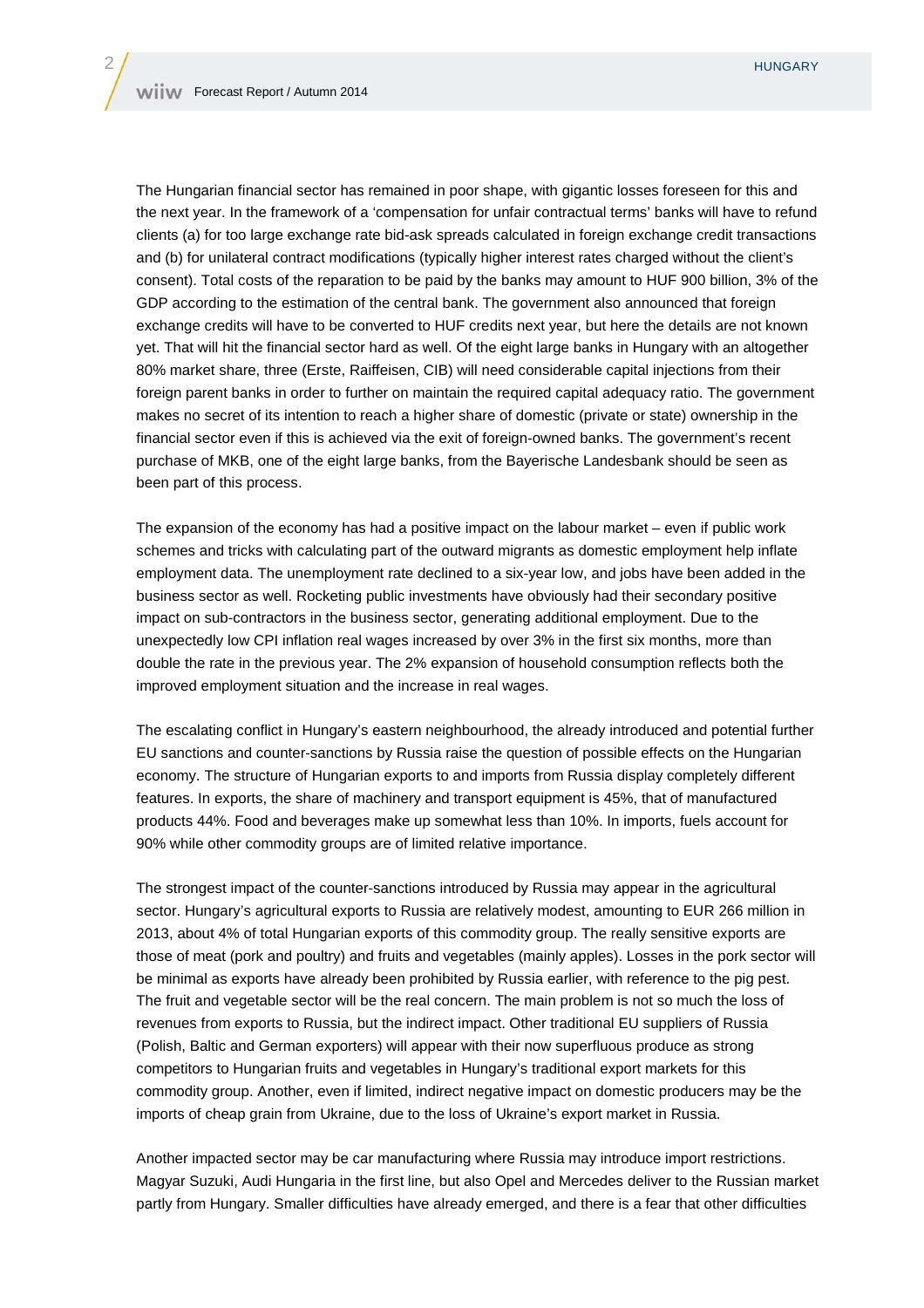may follow if the EU bans exports of automobile components with dual (civil and military) use to Russia. That may hurt a couple of important Hungarian car component producers (e.g. Knorr-Bremse, Rába).

Nevertheless, the really big issue of the Hungarian-Russian economic relations is the reconstruction and enlargement of the nuclear power station Paks. Hungary agreed to raise a credit from Russia in the value of EUR 10 billion to finance this project. The details of the agreement are confidential, but allegedly it ensures that a substantial part of the construction activities will be implemented by Russian firms. This giant project will further increase Hungary's long-term dependence on Russia in the field of electricity generation, beyond the already existing dependence on Russian gas and oil deliveries. It is still an open question how the EU will judge these plans in the current circumstances. A critical point is not only the growing physical, and through the giant credit also financial, dependence on Russia but the non-transparent credit agreement and the related public procurement procedures as well.

How lasting may the current take-off in the Hungarian economy be? The public investment bonanza will fade away in the next and the following year as the EU-related inflows from the 2007-2013 financial framework runs out and those from the 2014-2020 financial framework will still be relatively moderate. The compensation of banks' clients for 'unfair practices', as mentioned above, may create additional purchasing power for the households involved, thus supporting domestic demand. The key issue, however, is the prospective behaviour of domestic and foreign investors in the business sector. In this respect optimism is not really justified. Legal uncertainty, arbitrary changes in taxation, and hardly disguised cronyism in public procurement have all become chronic problems under the Orbán government. Though Hungary was ranked 63rd in the World Economic Forum's ranking of 148 countries by international competitiveness, in areas such as the burden of government regulation, efficiency of the legal framework challenging regulations, and transparency of government policy-making, Hungary's ranking proved to be disastrous: 140th, 138th, and 132nd respectively. These figures do not predict a massive future inflow of foreign direct investment, nor vigorous domestic investment activities. A wellfunctioning, growth-friendly financial system is not in sight either. Foreign-owned banks struggle for survival, and the government-promoted extension of a half market-based, half politically dominated Hungarian-owned segment is everything but a guarantee for an early consolidation in the financial transmission. For all these reasons, wiiw regards the current acceleration of economic growth as temporary and forecasts a return to lower GDP growth rates (2.2% and 2.0%) in 2015 and 2016.